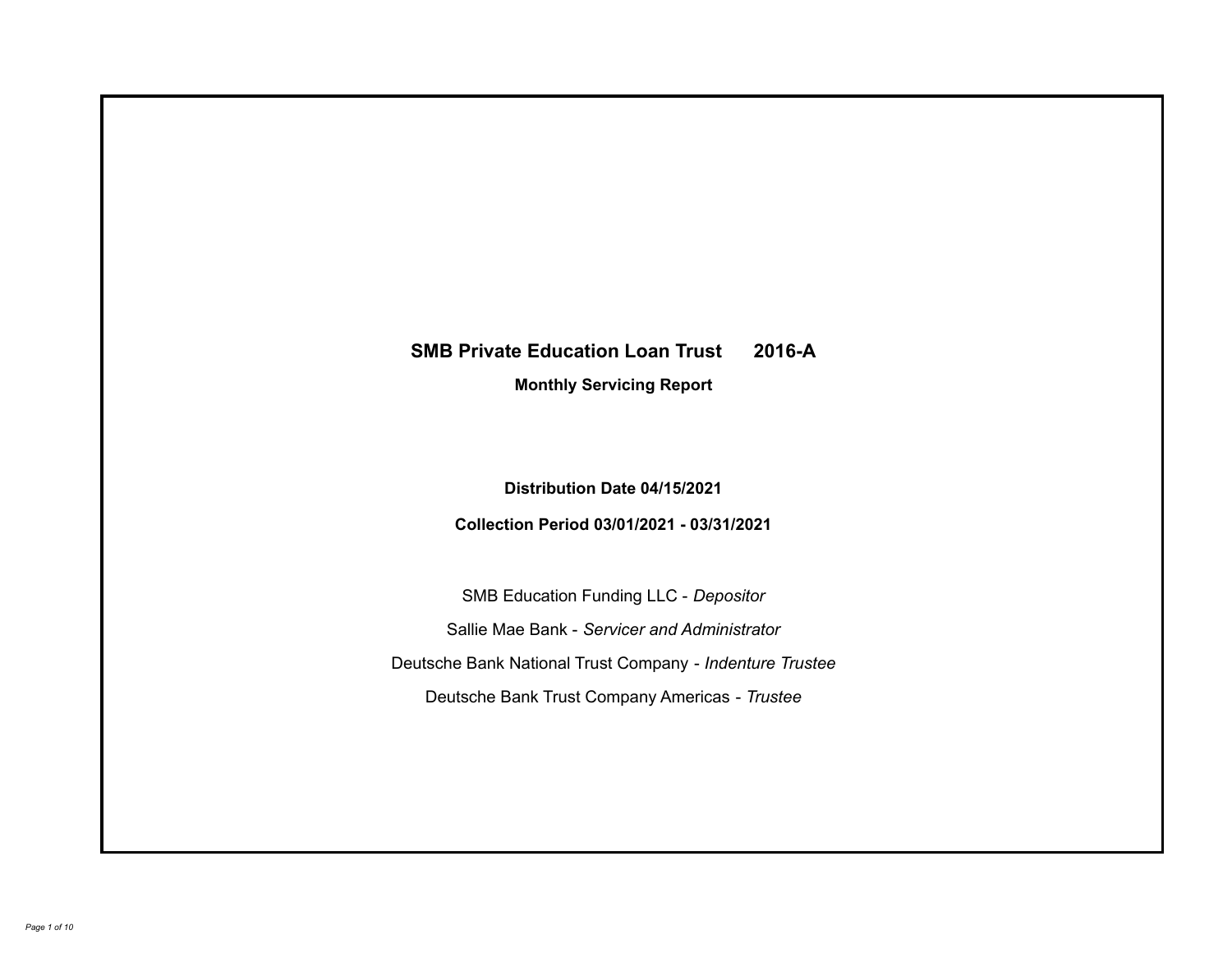A

| Α | <b>Student Loan Portfolio Characteristics</b> |                                                 | <b>Settlement Date</b><br>05/26/2016 | 02/28/2021       | 03/31/2021       |
|---|-----------------------------------------------|-------------------------------------------------|--------------------------------------|------------------|------------------|
|   | <b>Principal Balance</b>                      |                                                 | \$585,861,635.84                     | \$277,766,506.74 | \$270,900,950.14 |
|   | Interest to be Capitalized Balance            |                                                 | 32,367,510.93                        | 10,137,974.24    | 10,222,183.89    |
|   | Pool Balance                                  |                                                 | \$618,229,146.77                     | \$287,904,480.98 | \$281,123,134.03 |
|   |                                               |                                                 |                                      |                  |                  |
|   | Weighted Average Coupon (WAC)                 |                                                 | 8.16%                                | 7.66%            | 7.68%            |
|   | Weighted Average Remaining Term               |                                                 | 134.18                               | 126.68           | 127.01           |
|   | Number of Loans                               |                                                 | 53,959                               | 25,833           | 25,151           |
|   | Number of Borrowers                           |                                                 | 52,283                               | 24,928           | 24,261           |
|   | Pool Factor                                   |                                                 |                                      | 0.465692183      | 0.454723197      |
|   |                                               | Since Issued Total Constant Prepayment Rate (1) |                                      | 9.56%            | 9.65%            |
| B | <b>Debt Securities</b>                        | <b>Cusip/Isin</b>                               | 03/15/2021                           |                  | 04/15/2021       |
|   | A <sub>2</sub> A                              | 78449FAB7                                       | \$93,847,226.70                      |                  | \$90,907,358.67  |
|   | A <sub>2</sub> B                              | 78449FAC5                                       | \$57,685,909.99                      |                  | \$55,878,835.15  |
|   | B                                             | 78449FAD3                                       | \$50,000,000.00                      |                  | \$50,000,000.00  |
|   |                                               |                                                 |                                      |                  |                  |
| C | <b>Certificates</b>                           | <b>Cusip/Isin</b>                               | 03/15/2021                           |                  | 04/15/2021       |
|   | Residual                                      | 78449F101                                       | \$100,000.00                         |                  | \$100,000.00     |
|   |                                               |                                                 |                                      |                  |                  |
| D | <b>Account Balances</b>                       |                                                 | 03/15/2021                           |                  | 04/15/2021       |
|   | Reserve Account Balance                       |                                                 | \$1,557,854.00                       |                  | \$1,557,854.00   |
|   |                                               |                                                 |                                      |                  |                  |
|   |                                               |                                                 | 02/45/2024                           |                  | 0.414E/2024      |

| E. | <b>Asset / Liability</b>               | 03/15/2021      | 04/15/2021      |
|----|----------------------------------------|-----------------|-----------------|
|    | Overcollateralization Percentage       | 30.00%          | 30.00%          |
|    | Specified Overcollateralization Amount | \$86,371,344.29 | \$84,336,940.21 |
|    | Actual Overcollateralization Amount    | \$86,371,344.29 | \$84,336,940.21 |

(1) For additional information, see 'Since Issued CPR Methodology' found on page 11 of this report.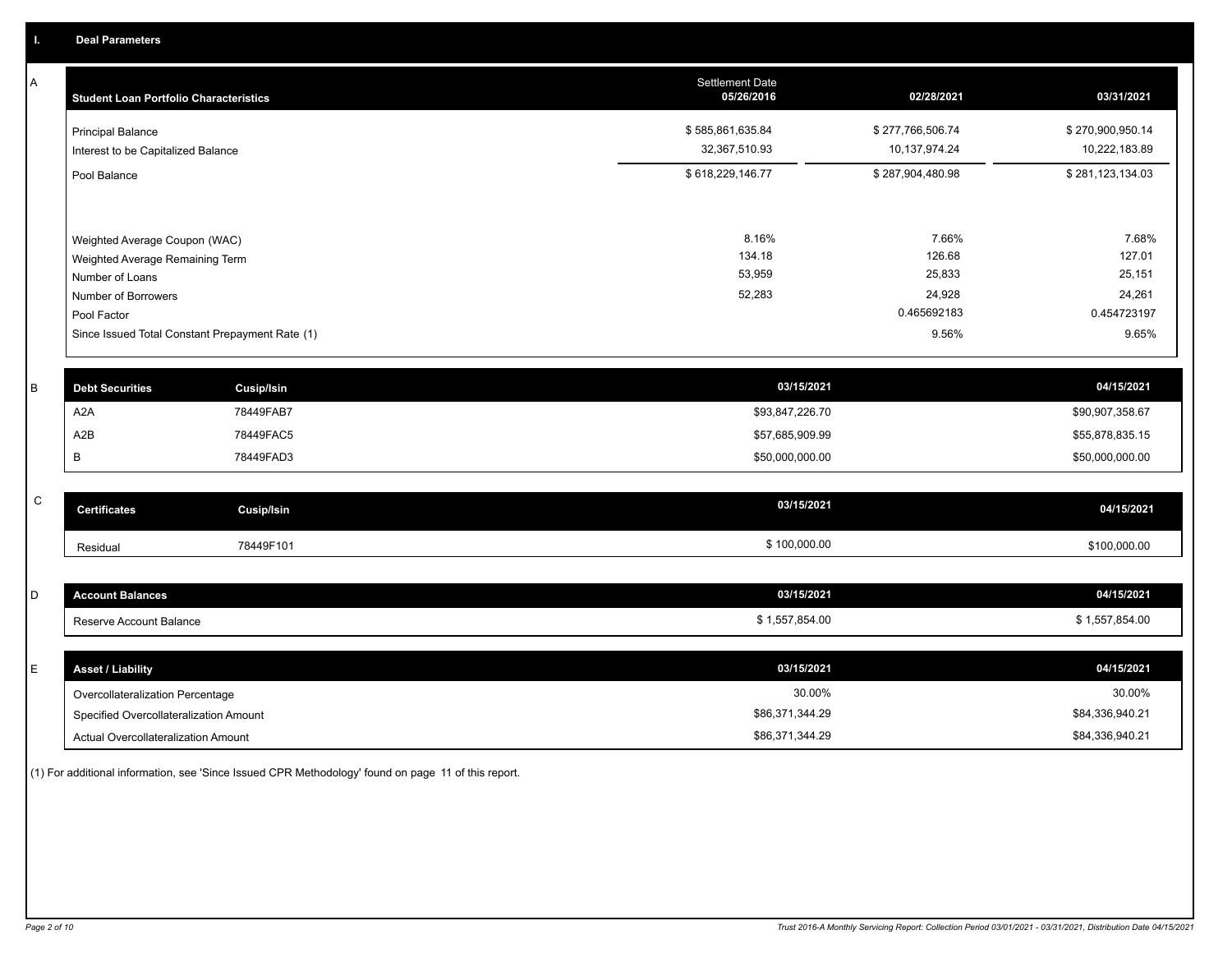| Α | <b>Student Loan Principal Receipts</b>                           |                |  |
|---|------------------------------------------------------------------|----------------|--|
|   | <b>Borrower Principal</b>                                        | 6,921,114.21   |  |
|   | <b>Consolidation Activity Principal</b>                          | 0.00           |  |
|   | Seller Principal Reimbursement                                   | (665.64)       |  |
|   | Servicer Principal Reimbursement                                 | 0.00           |  |
|   | Delinquent Principal Purchases by Servicer                       | 0.00           |  |
|   | <b>Other Principal Deposits</b>                                  | 25,054.55      |  |
|   | <b>Total Principal Receipts</b>                                  | \$6,945,503.12 |  |
| В | <b>Student Loan Interest Receipts</b>                            |                |  |
|   | <b>Borrower Interest</b>                                         | 1,381,694.09   |  |
|   | <b>Consolidation Activity Interest</b>                           | 0.00           |  |
|   | Seller Interest Reimbursement                                    | (168.72)       |  |
|   | Servicer Interest Reimbursement                                  | 0.00           |  |
|   | Delinquent Interest Purchases by Servicer                        | 0.00           |  |
|   | Other Interest Deposits                                          | 733.84         |  |
|   | <b>Total Interest Receipts</b>                                   | \$1,382,259.21 |  |
| C | <b>Recoveries on Realized Losses</b>                             | \$94,582.97    |  |
| D | <b>Investment Income</b>                                         | \$186.24       |  |
| E | <b>Funds Borrowed from Next Collection Period</b>                | \$0.00         |  |
| F | <b>Funds Repaid from Prior Collection Period</b>                 | \$0.00         |  |
| G | Loan Sale or Purchase Proceeds                                   | \$0.00         |  |
| н | <b>Initial Deposits to Distribution Account</b>                  | \$0.00         |  |
|   | <b>Excess Transferred from Other Accounts</b>                    | \$0.00         |  |
| J | <b>Borrower Benefit Reimbursements</b>                           | \$0.00         |  |
| Κ | <b>Other Deposits</b>                                            | \$0.00         |  |
| L | <b>Other Fees Collected</b>                                      | \$0.00         |  |
| М | <b>AVAILABLE FUNDS</b>                                           | \$8,422,531.54 |  |
| N | Non-Cash Principal Activity During Collection Period             | \$79,946.52    |  |
| O | Aggregate Purchased Amounts by the Depositor, Servicer or Seller | \$25,788.39    |  |
| P | Aggregate Loan Substitutions                                     | \$0.00         |  |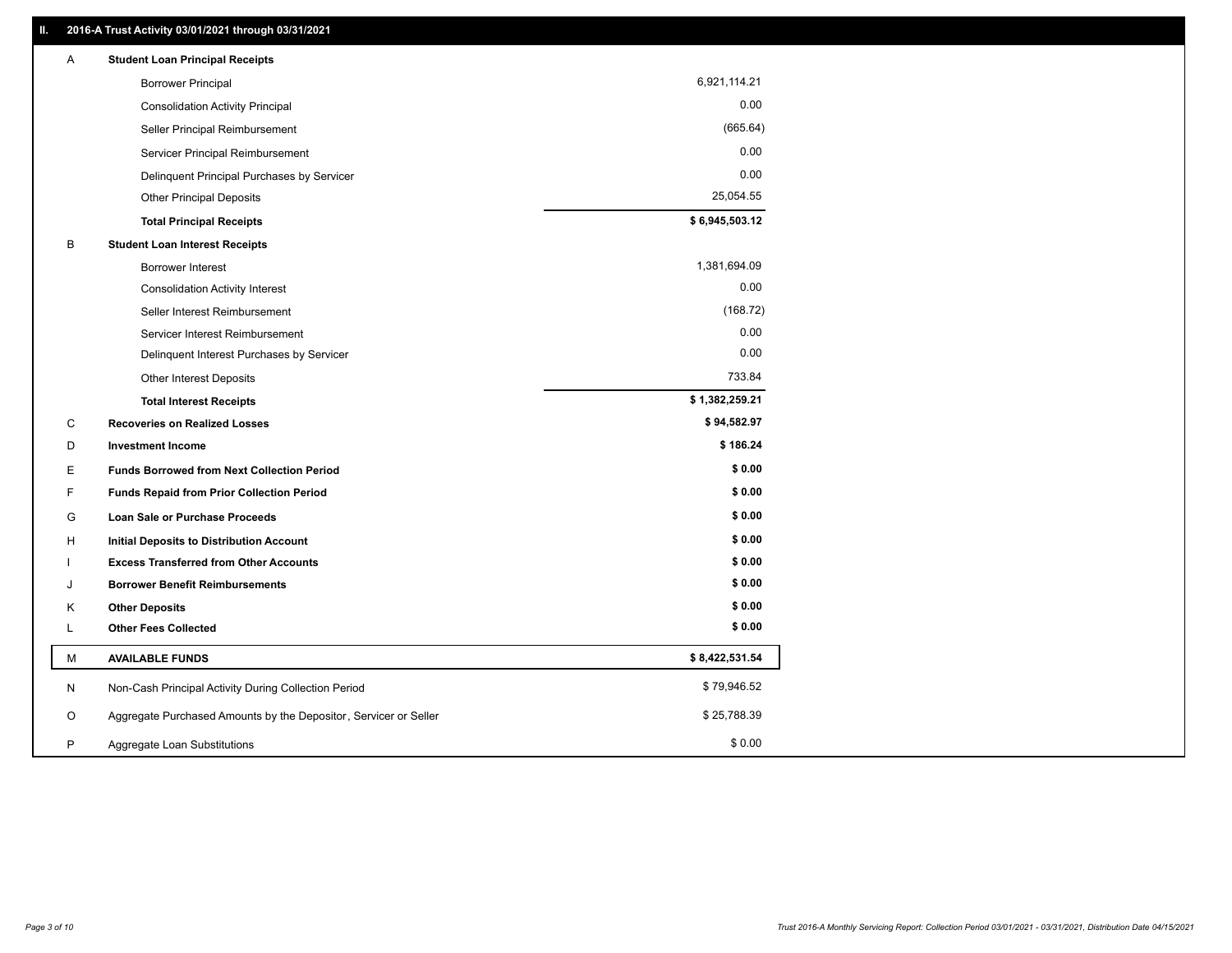|                   |                       |                          |         |                                                           | <b>Loans by Repayment Status</b> |                            |                          |         |                                                           |                |                            |
|-------------------|-----------------------|--------------------------|---------|-----------------------------------------------------------|----------------------------------|----------------------------|--------------------------|---------|-----------------------------------------------------------|----------------|----------------------------|
|                   |                       |                          |         | 03/31/2021                                                |                                  |                            |                          |         | 02/28/2021                                                |                |                            |
|                   |                       | <b>Wtd Avg</b><br>Coupon | # Loans | Principal and<br><b>Interest Accrued</b><br>to Capitalize | % of Principal                   | % of Loans in<br>Repay (1) | <b>Wtd Avg</b><br>Coupon | # Loans | Principal and<br><b>Interest Accrued</b><br>to Capitalize | % of Principal | % of Loans in<br>Repay (1) |
| INTERIM:          | IN SCHOOL             | 8.86%                    | 632     | \$10,999,810.83                                           | 3.913%                           | $-$ %                      | 8.80%                    | 619     | \$10,589,834.89                                           | 3.678%         | $-$ %                      |
|                   | GRACE                 | 8.53%                    | 134     | \$2,230,271.68                                            | 0.793%                           | $-$ %                      | 8.68%                    | 161     | \$2,833,038.01                                            | 0.984%         | $-$ %                      |
|                   | <b>DEFERMENT</b>      | 8.56%                    | 1,771   | \$24,487,157.65                                           | 8.710%                           | $-$ %                      | 8.53%                    | 1,786   | \$24,401,558.42                                           | 8.476%         | $-$ %                      |
| <b>REPAYMENT:</b> | <b>CURRENT</b>        | 7.52%                    | 21,413  | \$225,891,246.45                                          | 80.353%                          | 92.804%                    | 7.49%                    | 21,960  | \$231,219,601.84                                          | 80.311%        | 92.458%                    |
|                   | 31-60 DAYS DELINQUENT | 7.62%                    | 248     | \$3,461,218.79                                            | 1.231%                           | 1.422%                     | 7.76%                    | 302     | \$4,255,649.58                                            | 1.478%         | 1.702%                     |
|                   | 61-90 DAYS DELINQUENT | 7.68%                    | 135     | \$2,246,706.52                                            | 0.799%                           | 0.923%                     | 7.44%                    | 181     | \$2,625,492.47                                            | 0.912%         | 1.050%                     |
|                   | > 90 DAYS DELINQUENT  | 8.47%                    | 106     | \$1,575,444.97                                            | 0.560%                           | 0.647%                     | 8.64%                    | 121     | \$1,777,307.70                                            | 0.617%         | 0.711%                     |
|                   | FORBEARANCE           | 7.71%                    | 712     | \$10,231,277.14                                           | 3.639%                           | 4.203%                     | 7.89%                    | 703     | \$10,201,998.07                                           | 3.544%         | 4.079%                     |
| <b>TOTAL</b>      |                       |                          | 25,151  | \$281,123,134.03                                          | 100.00%                          | 100.00%                    |                          | 25,833  | \$287,904,480.98                                          | 100.00%        | 100.00%                    |

Percentages may not total 100% due to rounding  $\star$ 

1 Loans classified in "Repayment" include any loan for which interim interest only, \$25 fixed payments or full principal and interest payments are due.

|                 | <b>Loans by Borrower Status</b>                                                                                              |                          |         |                                                                  |                |                                |                          |         |                                                                  |                |                                |
|-----------------|------------------------------------------------------------------------------------------------------------------------------|--------------------------|---------|------------------------------------------------------------------|----------------|--------------------------------|--------------------------|---------|------------------------------------------------------------------|----------------|--------------------------------|
|                 |                                                                                                                              |                          |         | 03/31/2021                                                       |                |                                |                          |         | 02/28/2021                                                       |                |                                |
|                 |                                                                                                                              | <b>Wtd Avg</b><br>Coupon | # Loans | <b>Principal and</b><br><b>Interest Accrued</b><br>to Capitalize | % of Principal | % of Loans in<br>P&I Repay (2) | <b>Wtd Avg</b><br>Coupon | # Loans | <b>Principal and</b><br><b>Interest Accrued</b><br>to Capitalize | % of Principal | % of Loans in<br>P&I Repay (2) |
| <b>INTERIM:</b> | IN SCHOOL                                                                                                                    | 8.52%                    | 1,179   | \$19,245,663.86                                                  | 6.846%         | $-$ %                          | 8.43%                    | 1,171   | \$18,863,809.83                                                  | 6.552%         | $-$ %                          |
|                 | <b>GRACE</b>                                                                                                                 | 8.29%                    | 279     | \$4,536,469.03                                                   | 1.614%         | $-$ %                          | 8.46%                    | 326     | \$5,339,681.31                                                   | 1.855%         | $-$ %                          |
|                 | <b>DEFERMENT</b>                                                                                                             | 8.16%                    | 3,374   | \$45,649,377.72                                                  | 16.238%        | $-$ %                          | 8.14%                    | 3,423   | \$45,916,988.40                                                  | 15.949%        | $-$ %                          |
| P&I REPAYMENT:  | <b>CURRENT</b>                                                                                                               | 7.47%                    | 19,132  | \$194,359,692.67                                                 | 69.137%        | 91.813%                        | 7.44%                    | 19,633  | \$199,273,046.41                                                 | 69.215%        | 91.500%                        |
|                 | 31-60 DAYS DELINQUENT                                                                                                        | 7.61%                    | 240     | \$3,321,481.46                                                   | 1.182%         | 1.569%                         | 7.74%                    | 289     | \$4,074,374.41                                                   | 1.415%         | 1.871%                         |
|                 | 61-90 DAYS DELINQUENT                                                                                                        | 7.68%                    | 132     | \$2,226,486.71                                                   | 0.792%         | 1.052%                         | 7.46%                    | 171     | \$2,520,807.35                                                   | 0.876%         | 1.157%                         |
|                 | > 90 DAYS DELINQUENT                                                                                                         | 8.47%                    | 103     | \$1,552,685.44                                                   | 0.552%         | 0.733%                         | 8.65%                    | 117     | \$1,713,775.20                                                   | 0.595%         | 0.787%                         |
|                 | <b>FORBEARANCE</b>                                                                                                           | 7.71%                    | 712     | \$10,231,277.14                                                  | 3.639%         | 4.833%                         | 7.89%                    | 703     | \$10,201,998.07                                                  | 3.544%         | 4.684%                         |
| <b>TOTAL</b>    | Percentages may not total 100% due to rounding                                                                               |                          | 25,151  | \$281,123,134.03                                                 | 100.00%        | 100.00%                        |                          | 25,833  | \$287,904,480.98                                                 | 100.00%        | 100.00%                        |
|                 | 2 Loans classified in "P&I Repayment" includes only those loans for which scheduled principal and interest payments are due. |                          |         |                                                                  |                |                                |                          |         |                                                                  |                |                                |

To conform with company standard reporting these sections now include Princial and Interest Accrued to Capitalize .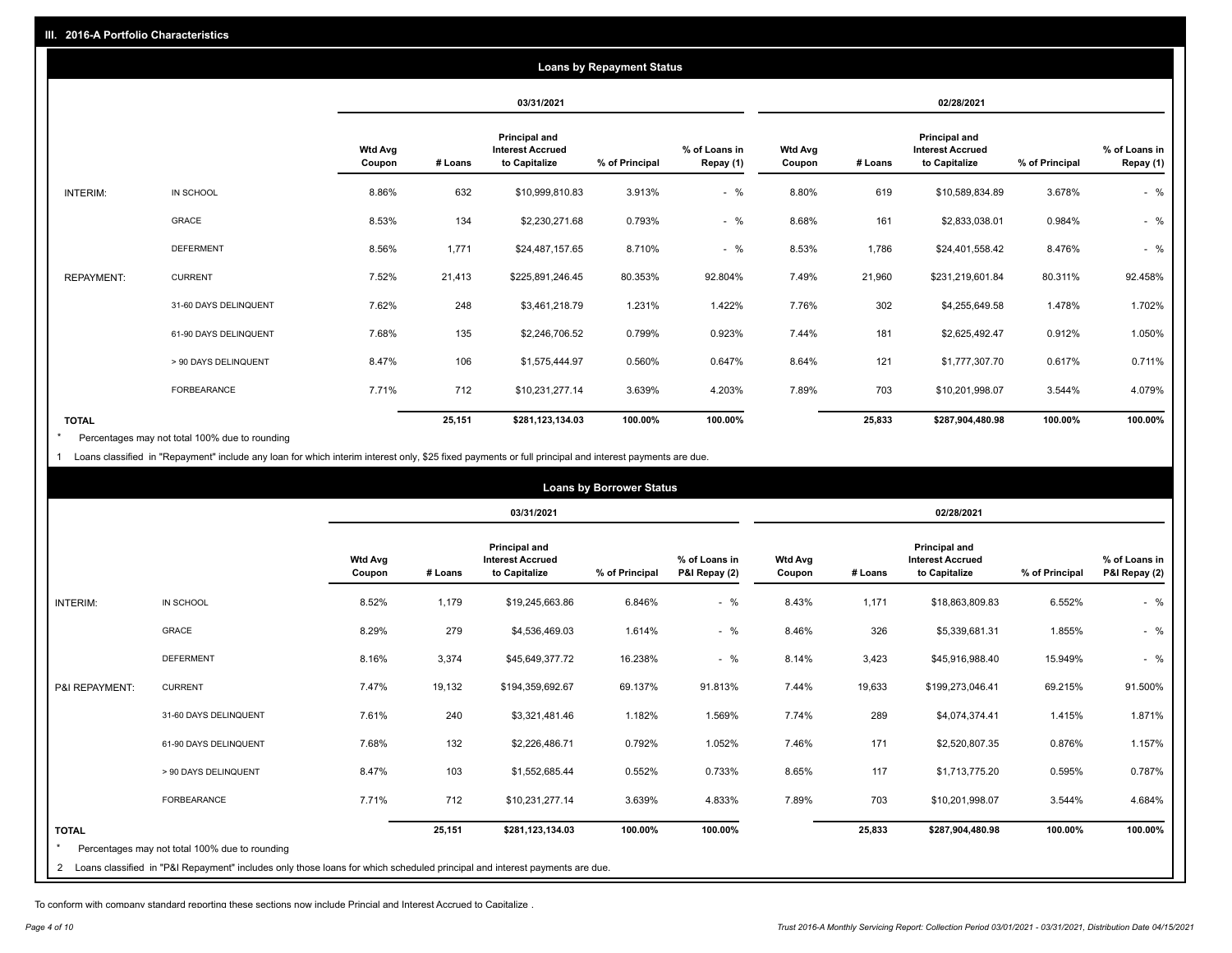|                                                                                                  | 3/31/2021        | 2/28/2021        |  |
|--------------------------------------------------------------------------------------------------|------------------|------------------|--|
| Pool Balance                                                                                     | \$281,123,134.03 | \$287,904,480.98 |  |
| Total # Loans                                                                                    | 25,151           | 25,833           |  |
| Total # Borrowers                                                                                | 24,261           | 24,928           |  |
| Weighted Average Coupon                                                                          | 7.68%            | 7.66%            |  |
| Weighted Average Remaining Term                                                                  | 127.01           | 126.68           |  |
| Percent of Pool - Cosigned                                                                       | 93.3%            | 93.2%            |  |
| Percent of Pool - Non Cosigned                                                                   | 6.7%             | 6.8%             |  |
| Borrower Interest Accrued for Period                                                             | \$1,776,586.96   | \$1,653,741.34   |  |
| Outstanding Borrower Interest Accrued                                                            | \$12,859,691.11  | \$12,815,809.99  |  |
| Gross Principal Realized Loss - Periodic *                                                       | \$240,908.02     | \$437,143.30     |  |
| Gross Principal Realized Loss - Cumulative *                                                     | \$24,813,921.86  | \$24,573,013.84  |  |
| Recoveries on Realized Losses - Periodic                                                         | \$94,582.97      | \$43,719.16      |  |
| Recoveries on Realized Losses - Cumulative                                                       | \$3,719,134.76   | \$3,624,551.79   |  |
| Net Losses - Periodic                                                                            | \$146,325.05     | \$393,424.14     |  |
| Net Losses - Cumulative                                                                          | \$21,094,787.10  | \$20,948,462.05  |  |
| Non-Cash Principal Activity - Capitalized Interest                                               | \$323,573.49     | \$551,143.46     |  |
| Since Issued Total Constant Prepayment Rate (CPR) (1)                                            | 9.65%            | 9.56%            |  |
| <b>Loan Substitutions</b>                                                                        | \$0.00           | \$0.00           |  |
| <b>Cumulative Loan Substitutions</b>                                                             | \$0.00           | \$0.00           |  |
| <b>Unpaid Servicing Fees</b>                                                                     | \$0.00           | \$0.00           |  |
| <b>Unpaid Administration Fees</b>                                                                | \$0.00           | \$0.00           |  |
| <b>Unpaid Carryover Servicing Fees</b>                                                           | \$0.00           | \$0.00           |  |
| Note Interest Shortfall                                                                          | \$0.00           | \$0.00           |  |
| Loans in Modification                                                                            | \$25,256,180.52  | \$25,963,696.20  |  |
| % of Loans in Modification as a % of Loans in Repayment (P&I)                                    | 12.54%           | 12.51%           |  |
|                                                                                                  |                  |                  |  |
| % Annualized Gross Principal Realized Loss - Periodic as a %<br>of Loans in Repayment (P&I) * 12 | 1.44%            | 2.53%            |  |
| % Gross Principal Realized Loss - Cumulative as a % of                                           |                  |                  |  |
| Original Pool Balance                                                                            | 4.01%            | 3.97%            |  |

\* In accordance with the Servicer's current policies and procedures, after September 1, 2017 loans subject to bankruptcy claims generally will not be reported as a charged- off unless and until they are delinquent for 120

(1) For additional information, see 'Since Issued CPR Methodology' found on page 11 of this report.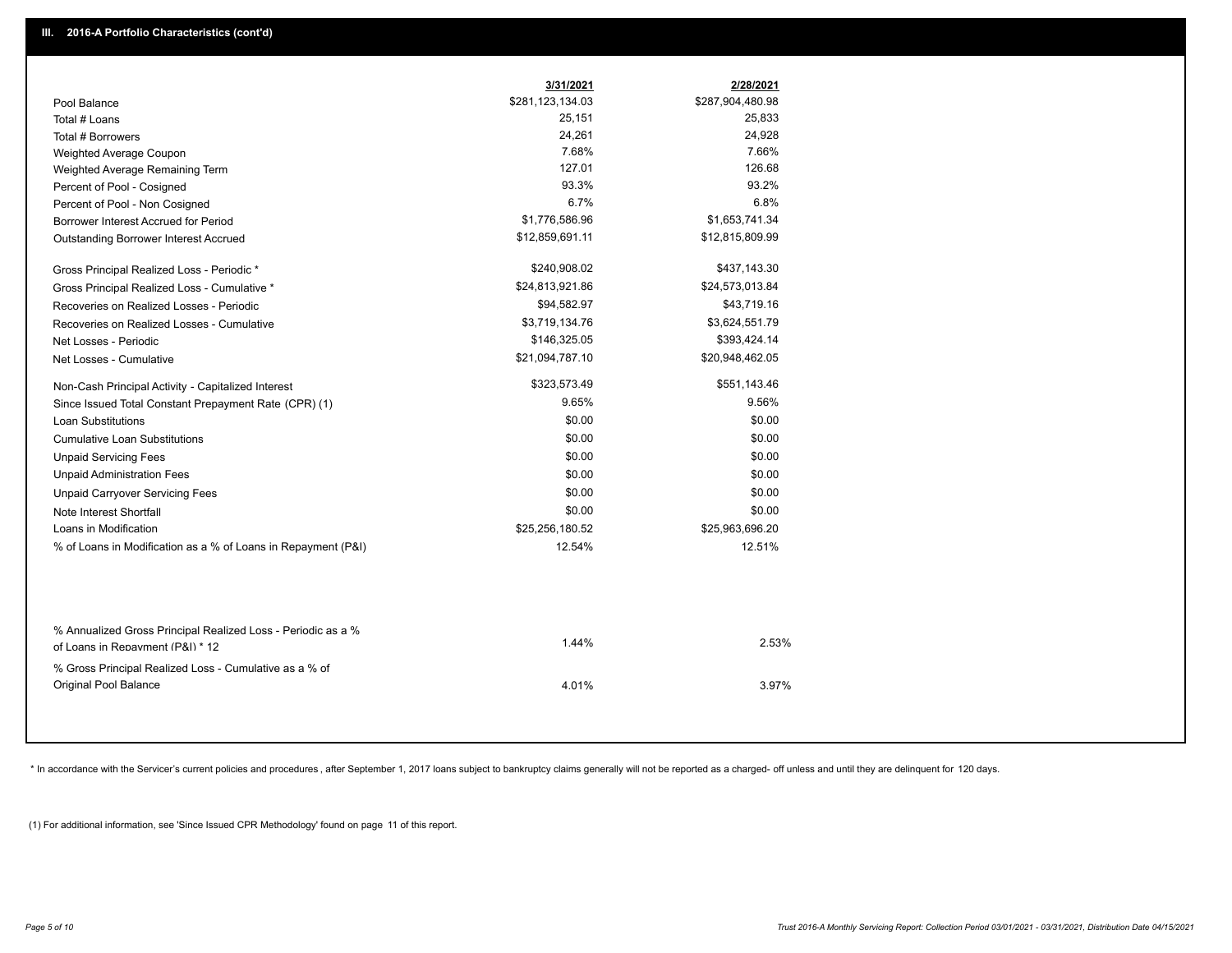## **Loan Program**

A

|                                    | Weighted<br>Average | # LOANS | <b>\$ AMOUNT</b> | $%$ *    |
|------------------------------------|---------------------|---------|------------------|----------|
| - Smart Option Interest-Only Loans | 6.68%               | 5,124   | \$38,578,266.42  | 13.723%  |
| - Smart Option Fixed Pay Loans     | 7.67%               | 6,780   | \$90,448,001.60  | 32.174%  |
| - Smart Option Deferred Loans      | 7.95%               | 13.247  | \$152,096,866.01 | 54.103%  |
| - Other Loan Programs              | $0.00\%$            | 0       | \$0.00           | 0.000%   |
| <b>Total</b>                       | 7.68%               | 25,151  | \$281,123,134.03 | 100.000% |

\* Percentages may not total 100% due to rounding

B

C

**Index Type**

|                       | Weighted<br>Average | # LOANS | \$ AMOUNT        | $%$ *    |
|-----------------------|---------------------|---------|------------------|----------|
| - Fixed Rate Loans    | 7.79%               | 5,415   | \$70,534,574.16  | 25.090%  |
| - LIBOR Indexed Loans | 7.65%               | 19,736  | \$210,588,559.87 | 74.910%  |
| - Other Index Rates   | $0.00\%$            |         | \$0.00           | 0.000%   |
| <b>Total</b>          | 7.68%               | 25,151  | \$281,123,134.03 | 100.000% |

\* Percentages may not total 100% due to rounding

## **Weighted Average Recent FICO**

| 1,799<br>1,690<br>2,645<br>5,178 | \$21,847,812.00<br>\$20,206,081.55<br>\$29,124,110.75 | 7.772%<br>7.188%<br>10.360% |
|----------------------------------|-------------------------------------------------------|-----------------------------|
|                                  |                                                       |                             |
|                                  |                                                       |                             |
|                                  |                                                       |                             |
|                                  | \$59,296,310.64                                       | 21.093%                     |
| 13,839                           | \$150,648,819.09                                      | 53.588%                     |
| $\mathbf 0$                      | \$0.00                                                | $0.000\%$                   |
| 25,151                           | \$281,123,134.03                                      | 100.000%                    |
|                                  |                                                       |                             |

To conform with company standard reporting these sections now include Princial and Interest Accrued to Capitalize .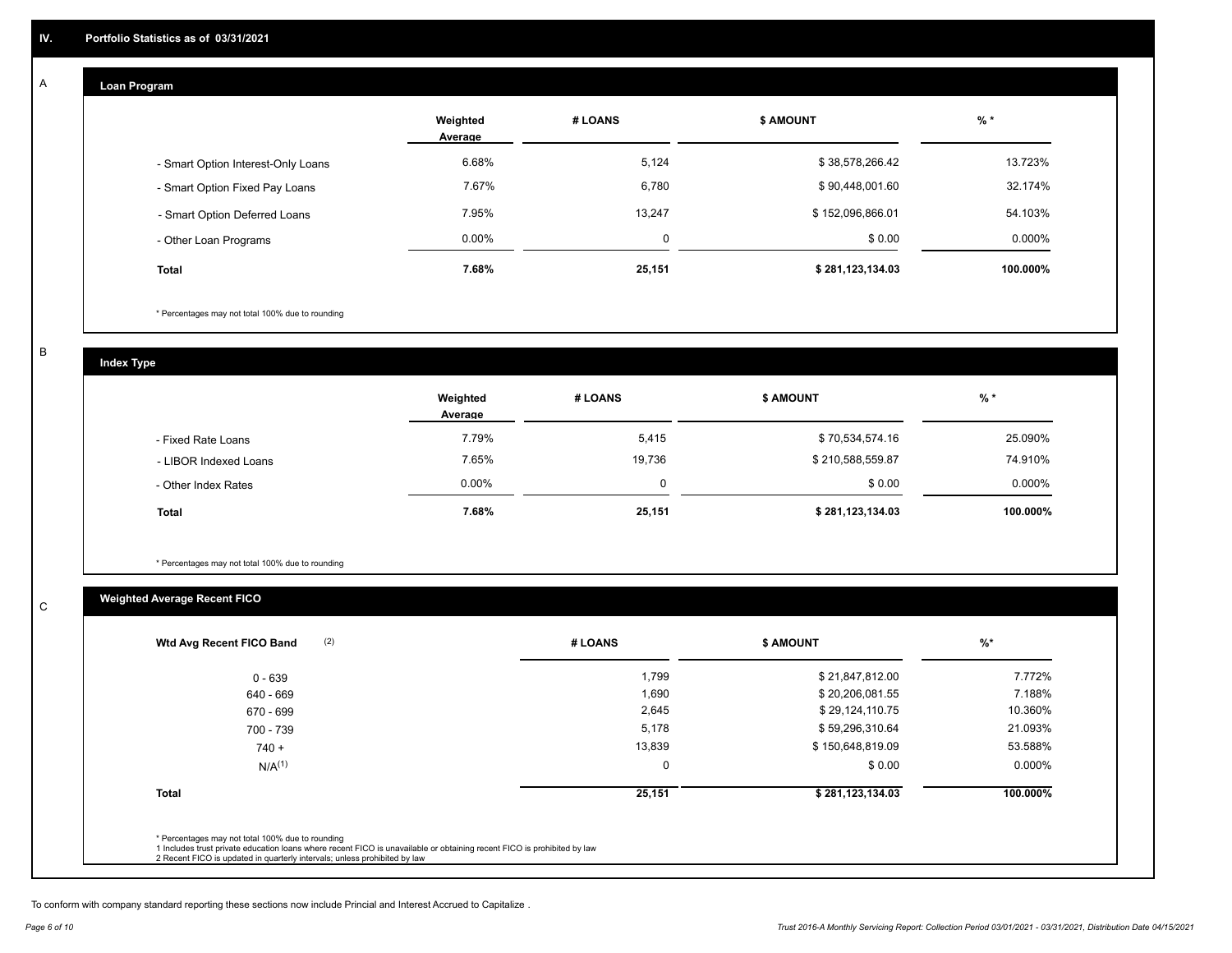| V. | 2016-A Reserve Account, Principal Distribution, and R-2 Certificate Calculations     |                  |
|----|--------------------------------------------------------------------------------------|------------------|
| А. | <b>Reserve Account</b>                                                               |                  |
|    | Specified Reserve Account Balance                                                    | \$1,557,854.00   |
|    | Actual Reserve Account Balance                                                       | \$1,557,854.00   |
| В. | <b>Principal Distribution Amount</b>                                                 |                  |
|    | Class A Notes Outstanding<br>i.                                                      | \$151,533,136.69 |
|    | Pool Balance<br>ii.                                                                  | \$281,123,134.03 |
|    | First Priority Principal Distribution Amount (i - ii)<br>iii.                        | \$0.00           |
|    | Class A and B Notes Outstanding<br>iv.                                               | \$201,533,136.69 |
|    | First Priority Principal Distribution Amount<br>ν.                                   | \$0.00           |
|    | Pool Balance<br>vi.                                                                  | \$281,123,134.03 |
|    | Specified Overcollateralization Amount<br>vii.                                       | \$84,336,940.21  |
|    | Regular Principal Distribution Amount (if (iv > 0, (iv - v) - (vi - vii))<br>viii.   | \$4,746,942.87   |
|    | Pool Balance<br>ix.                                                                  | \$281,123,134.03 |
|    | 10% of Initial Pool Balance<br>х.                                                    | \$61,822,914.68  |
|    | First Priority Principal Distribution Amount<br>xi.                                  | \$0.00           |
|    | Regular Principal Distribution Amount<br>xii.                                        | \$4,746,942.87   |
|    | Available Funds (after payment of waterfall items A through I)<br>xiii.              | \$3,078,441.19   |
|    | xiv. Additional Principal Distribution Amount (if(vi <= x,min(xiii, vi - xi - xii))) | \$0.00           |
| C. | R-2 Certificate                                                                      |                  |
|    | <b>Previous Notional Balance</b>                                                     | \$37,490,591.00  |
|    | Shortfall of Principal                                                               | \$0.00           |
|    | Shortfall of Interest                                                                | \$0.00           |
|    | <b>Current Notional Balance</b>                                                      | \$37,490,591.00  |
|    | Excess Distribution Allocated (1)                                                    | \$868,129.09     |
|    |                                                                                      |                  |
|    |                                                                                      |                  |

1. Until the notional amount of the R-2 Certificate is reduced to zero and if there is excess cash through the distribution available it will be distributed to the R-2 Certificate, otherwise the amount will be zero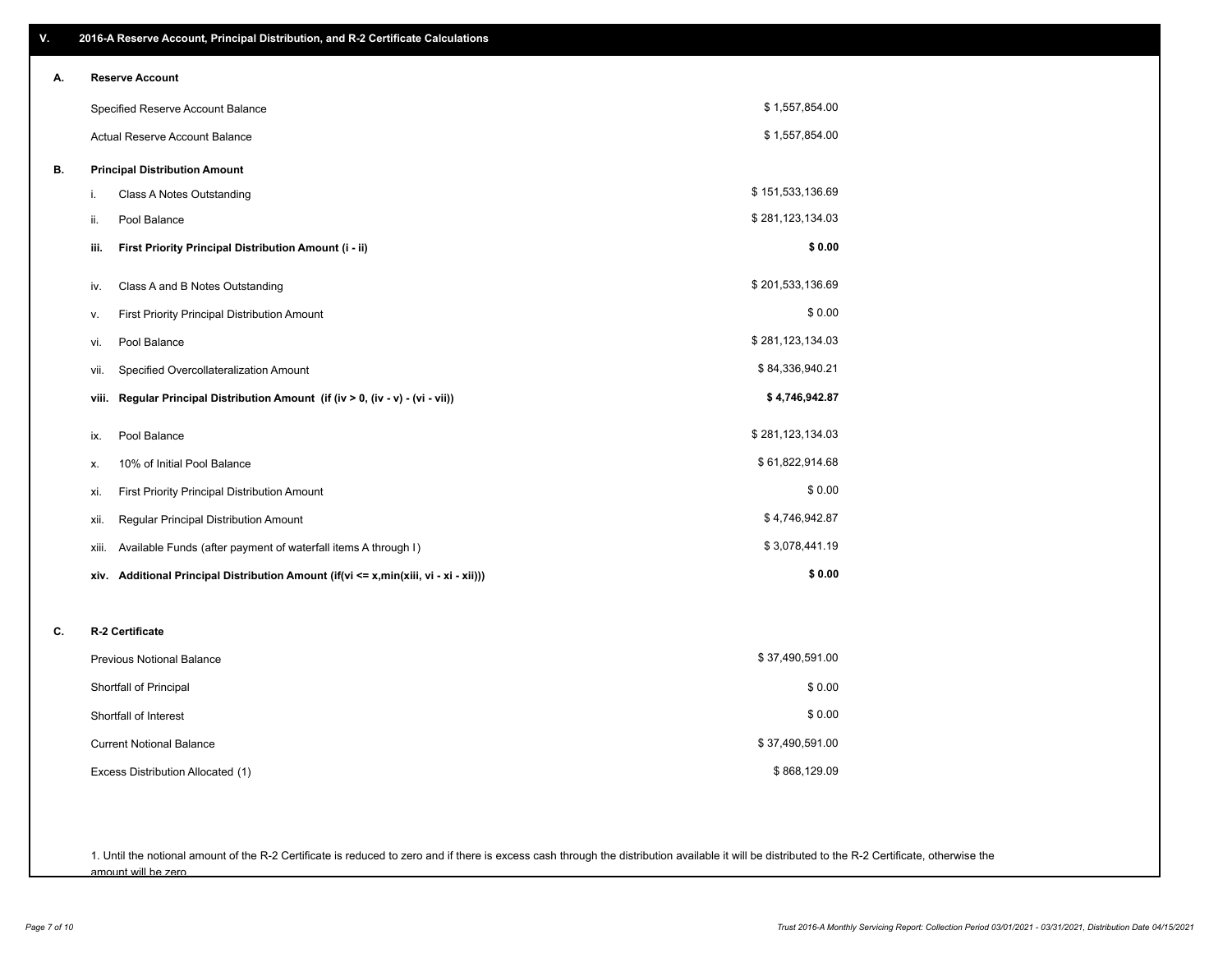|    |                                                         | Paid           | <b>Funds Balance</b> |
|----|---------------------------------------------------------|----------------|----------------------|
|    | <b>Total Available Funds</b>                            |                | \$8,422,531.54       |
| A  | <b>Trustee Fees</b>                                     | \$0.00         | \$8,422,531.54       |
| В  | <b>Servicing Fees</b>                                   | \$185,679.03   | \$8,236,852.51       |
| C  | i. Administration Fees                                  | \$8,333.00     | \$8,228,519.51       |
|    | ii. Unreimbursed Administrator Advances plus any Unpaid | \$0.00         | \$8,228,519.51       |
| D  | Class A Noteholders Interest Distribution Amount        | \$290,932.67   | \$7,937,586.84       |
| Е  | First Priority Principal Payment                        | \$0.00         | \$7,937,586.84       |
| F. | Class B Noteholders Interest Distribution Amount        | \$112,202.78   | \$7,825,384.06       |
| G  | <b>Reinstatement Reserve Account</b>                    | \$0.00         | \$7,825,384.06       |
| H  | Regular Principal Distribution                          | \$4,746,942.87 | \$3,078,441.19       |
|    | <b>Carryover Servicing Fees</b>                         | \$0.00         | \$3,078,441.19       |
| J  | Additional Principal Distribution Amount                | \$0.00         | \$3,078,441.19       |
| Κ  | Unpaid Expenses of Trustee                              | \$0.00         | \$3,078,441.19       |
| L  | Unpaid Expenses of Administrator                        | \$0.00         | \$3,078,441.19       |
| M  | i. Remaining Funds to the R-1 Certificateholder(s)      | \$2,210,312.10 | \$868,129.09         |
|    | ii. Remaining Funds to the R-2 Certificateholder(s)     | \$868,129.09   | \$0.00               |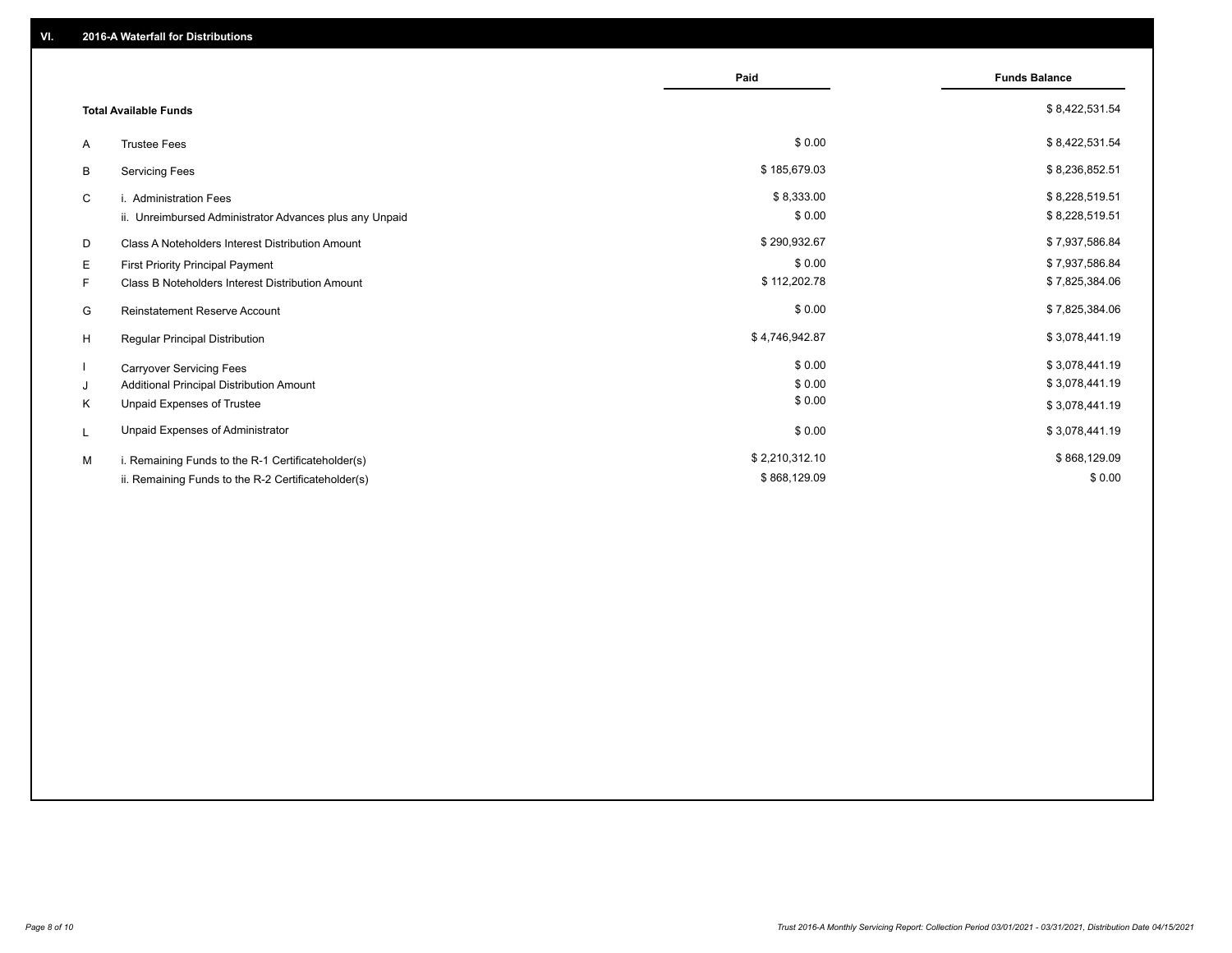| <b>Distribution Amounts</b>                                |                         |                         |                         |
|------------------------------------------------------------|-------------------------|-------------------------|-------------------------|
|                                                            | A <sub>2</sub> A        | A <sub>2</sub> B        | в                       |
| Cusip/Isin                                                 | 78449FAB7               | 78449FAC5               | 78449FAD3               |
| <b>Beginning Balance</b>                                   | \$93,847,226.70         | \$57,685,909.99         | \$50,000,000.00         |
| Index                                                      | <b>FIXED</b>            | <b>LIBOR</b>            | <b>LIBOR</b>            |
| Spread/Fixed Rate                                          | 2.70%                   | 1.50%                   | 2.50%                   |
| Record Date (Days Prior to Distribution)                   | 1 NEW YORK BUSINESS DAY | 1 NEW YORK BUSINESS DAY | 1 NEW YORK BUSINESS DAY |
| <b>Accrual Period Begin</b>                                | 3/15/2021               | 3/15/2021               | 3/15/2021               |
| <b>Accrual Period End</b>                                  | 4/15/2021               | 4/15/2021               | 4/15/2021               |
| <b>Daycount Fraction</b>                                   | 0.08333333              | 0.08611111              | 0.08611111              |
| Interest Rate*                                             | 2.70000%                | 1.60600%                | 2.60600%                |
| <b>Accrued Interest Factor</b>                             | 0.002250000             | 0.001382944             | 0.002244056             |
| <b>Current Interest Due</b>                                | \$211,156.26            | \$79,776.41             | \$112,202.78            |
| Interest Shortfall from Prior Period Plus Accrued Interest | $\mathcal{S}$ -         | $$ -$                   | $\mathsf{\$}$ -         |
| <b>Total Interest Due</b>                                  | \$211,156.26            | \$79,776.41             | \$112,202.78            |
| <b>Interest Paid</b>                                       | \$211,156.26            | \$79,776.41             | \$112,202.78            |
| Interest Shortfall                                         | $\mathsf{\$}$ -         | $$ -$                   | $$ -$                   |
| <b>Principal Paid</b>                                      | \$2,939,868.03          | \$1,807,074.84          | $$ -$                   |
| <b>Ending Principal Balance</b>                            | \$90,907,358.67         | \$55,878,835.15         | \$50,000,000.00         |
| Paydown Factor                                             | 0.013485633             | 0.013485633             | 0.000000000             |
| <b>Ending Balance Factor</b>                               | 0.417006232             | 0.417006232             | 1.000000000             |

\* Pay rates for Current Distribution. For the interest rates applicable to the next distribution date, please see https://www.salliemae.com/about/investors/data/SMBabrate.txt.

**VII. 2016-A Distributions**